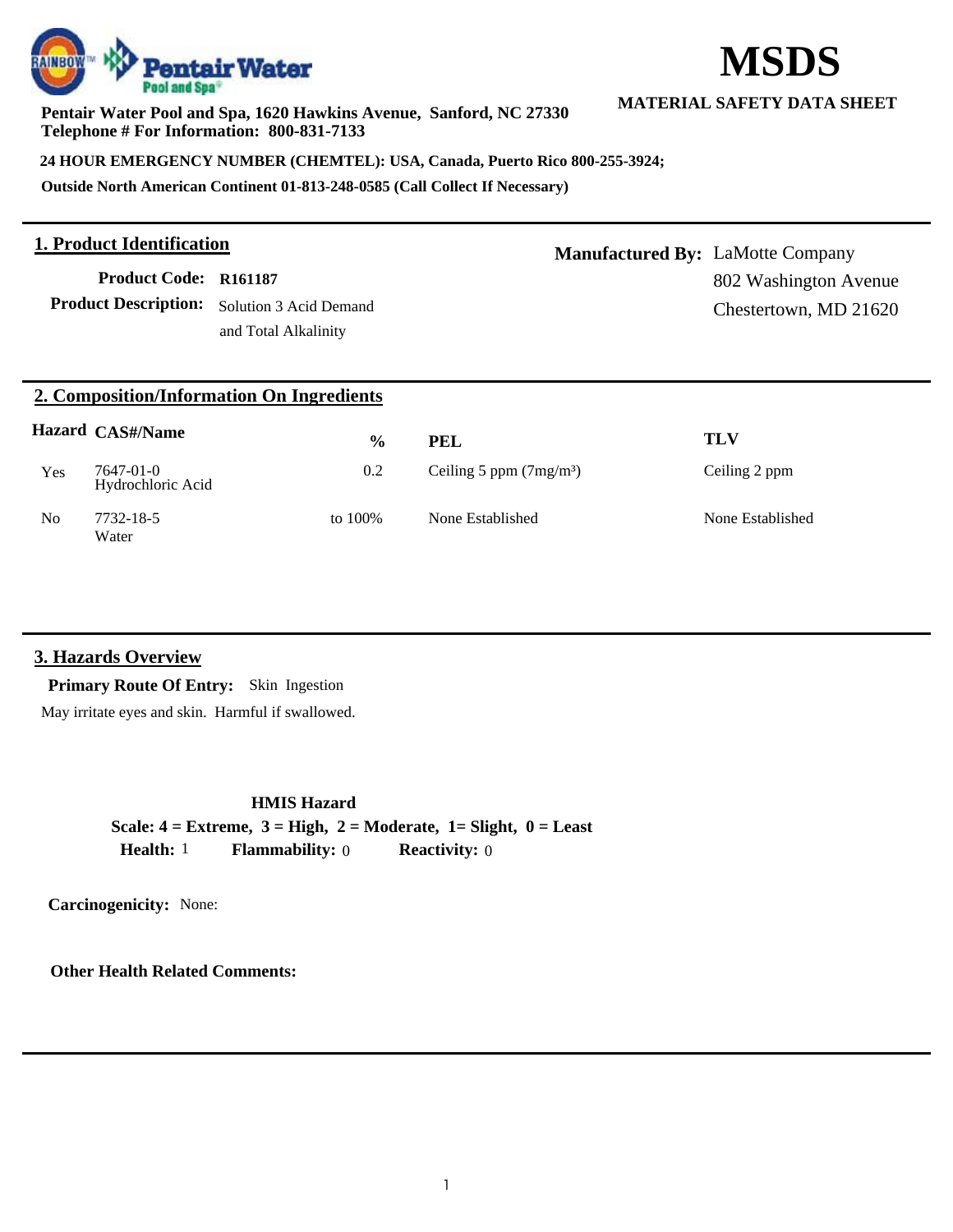#### **4. First Aid Measures**

| <b>Skin Contact:</b> | Eye Contact: Flush thoroughly with water for 15 minutes while llifting upper and lower eyelids. Contact physician if irritation<br>develope<br>Flush with water for 15 minutes while removing affected clothing/shoes. If irritation develops, contact physician.<br>Wash clothing prior to reuse. |
|----------------------|----------------------------------------------------------------------------------------------------------------------------------------------------------------------------------------------------------------------------------------------------------------------------------------------------|
|                      | <b>Ingestion:</b> Drink several glasses of water and rinse mouth. If gastric distress develops, contact physician.                                                                                                                                                                                 |
|                      | <b>Inhalation:</b> Remove to fresh air.                                                                                                                                                                                                                                                            |

### **5. Fire Fighting Measures**

| <b>Flash Point (Method Used):</b><br>N/A | LEL: $N/A$        | UEL: $N/A$ |
|------------------------------------------|-------------------|------------|
| <b>Extinguishing Media:</b>              | Not a fire hazard |            |
| <b>Special Fire Fighting Procedures:</b> | N/A               |            |
| Unusual Fire & Explosion Hazard:         | N/A               |            |

### **6. Accidental Release Measures**

Cover spill with sodium bicarbonate, scoop up neutralized slurry, and place into appropriate container. Dispose according to federal, state, and local regulations. If regulations permits, flush neutralized slurry to drain with excess water.

# **7. Handling & Storage**

Store in cool, dry location away from incompatible materials.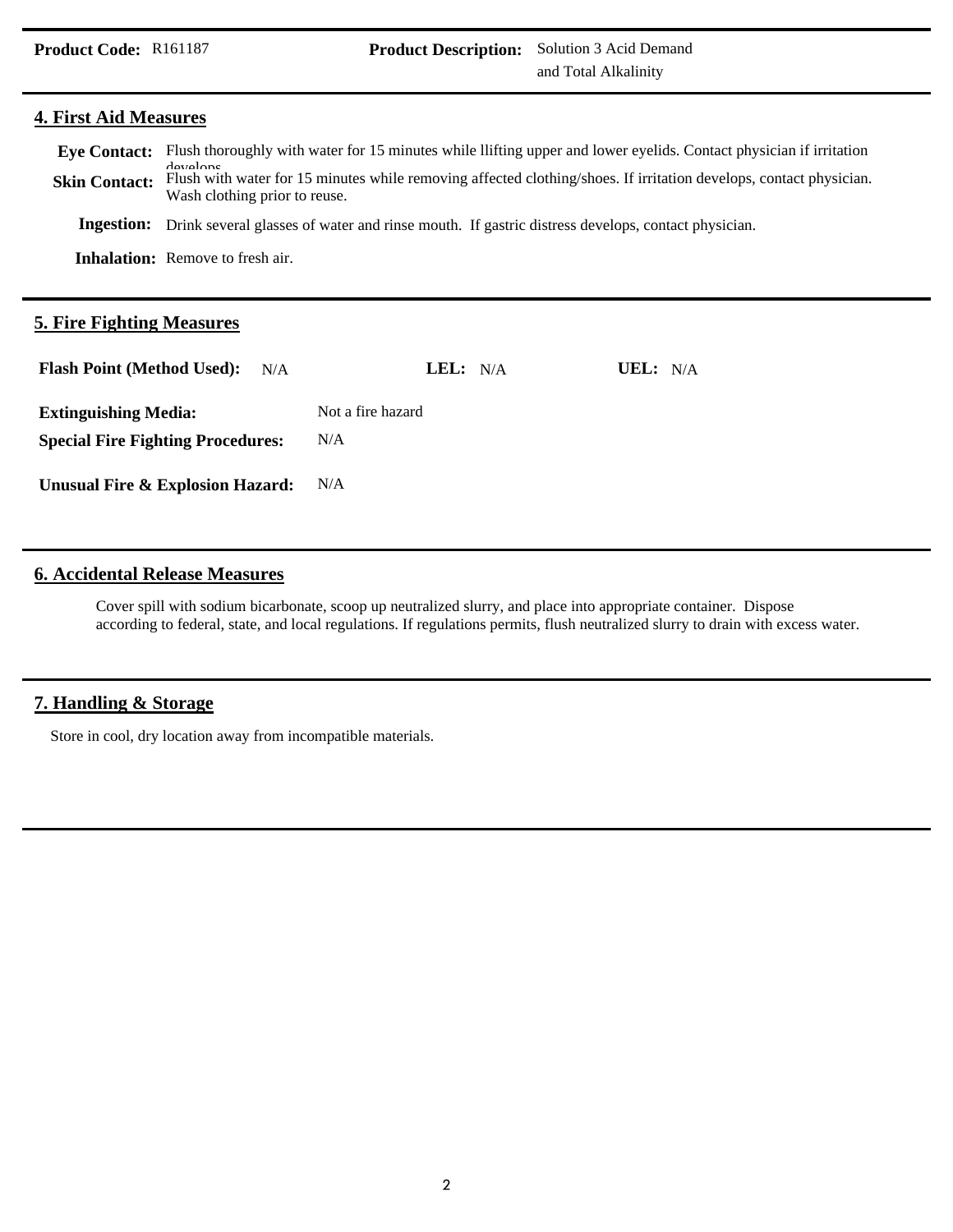### **8. Exposure Controls/Personal Protection**

#### **Ventilation**

Normal

#### **Protection When Handling**

Eye Protection Gloves Lab Coat

**Work/Hygenic Practices:** Avoid contact with skin, eyes, and clothing. Wash after handling.

### **9. Physical & Chemical Properties**

| Appearance:                         | Clear Colorless Liquid | <b>Vapor Density:</b> $\langle 1 \text{ (Air=1)} \rangle$ |                                                                                        |
|-------------------------------------|------------------------|-----------------------------------------------------------|----------------------------------------------------------------------------------------|
| <b>Solubility In Water: Soluble</b> |                        |                                                           | <b>Vapor Pressure:</b> $\langle 17 \text{ mm Hg} \otimes 20^{\circ} \text{ C} \rangle$ |
| Odor:                               | None                   | <b>Boiling Point:</b>                                     | ca. $100^{\circ}$ C                                                                    |
| pH:                                 |                        | <b>Melting Point:</b>                                     | N/A                                                                                    |

# **10. Stability & Reactivity**

| Stable:                                      | Yes              |
|----------------------------------------------|------------------|
| <b>Conditions To Avoid:</b>                  | N/A              |
| <b>Incompatibility (Materials To Avoid):</b> | Alkalies, metals |
| <b>Hazardous Decomposition Products:</b>     | N/A              |

# **11. Toxicological Information**

Oral rabbit LD50: 900 mg/kg for concentrated hydrochloric acid.

**Target Organs:** Skin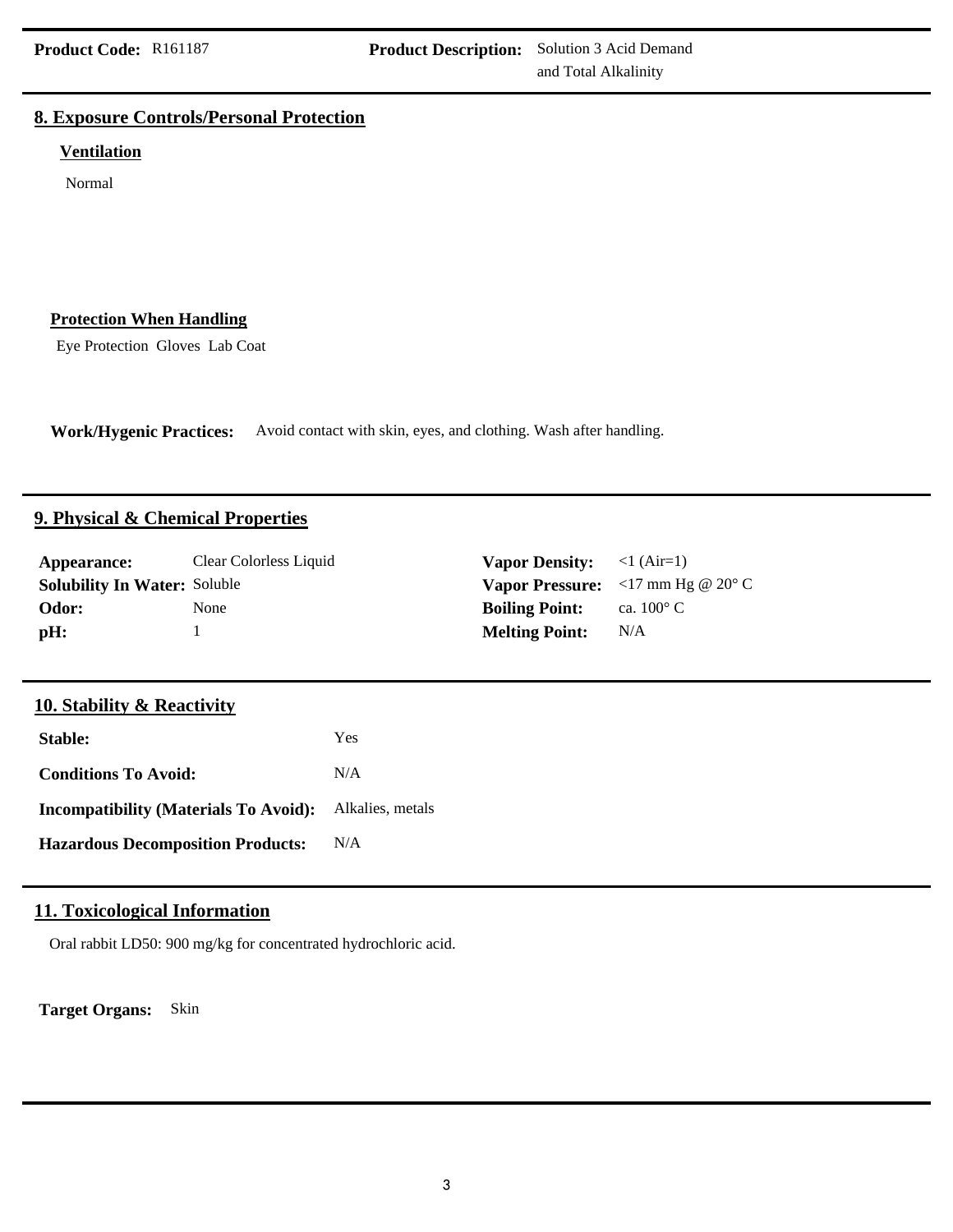### **12. Ecological Information**

Information Not Yet Available

### **13. Disposal Considerations**

Dispose of according to federal, state, and local regulations.

# **14. Transportation Information**

Not Regulated For Transport

### **15. Regulatory Information**

|                                             |                                | <b>Chemical Inventory Status</b> |               |                              |                |           |       |
|---------------------------------------------|--------------------------------|----------------------------------|---------------|------------------------------|----------------|-----------|-------|
| Hazard                                      | Ingredient                     | <b>USA</b><br><b>TSCA</b>        | Europe<br>EC. | --- Canada ---<br><b>DSL</b> | <b>NDSL</b>    | Australia | Japan |
| Yes                                         | 7647-01-0<br>Hydrochloric Acid | Yes                              | Yes           | Yes                          | N <sub>0</sub> | Yes       | Yes   |
| N <sub>0</sub>                              | 7732-18-5<br>Distilled Water   | Yes                              | Yes           | Yes                          | N <sub>0</sub> | Yes       | Yes   |
| Federal, State, & International Regulations |                                |                                  |               |                              |                |           |       |

|                                | --- SARA 302 --- |     |                | --------- SARA 313 --------- |                | <b>RCRA</b>    | <b>TSCA</b> |
|--------------------------------|------------------|-----|----------------|------------------------------|----------------|----------------|-------------|
| Ingredient                     | <b>RO</b>        | TPO | Listed         | <b>Chemical Category</b>     | <b>CERCLA</b>  | 261.33         | 8(D)        |
| 7647-01-0<br>Hydrochloric Acid | 5000             | 500 | Yes            | No.                          | 5000           | No             | No.         |
| 7732-18-5<br>Distilled Water   | No               | No  | N <sub>0</sub> | No.                          | N <sub>0</sub> | N <sub>0</sub> | No          |